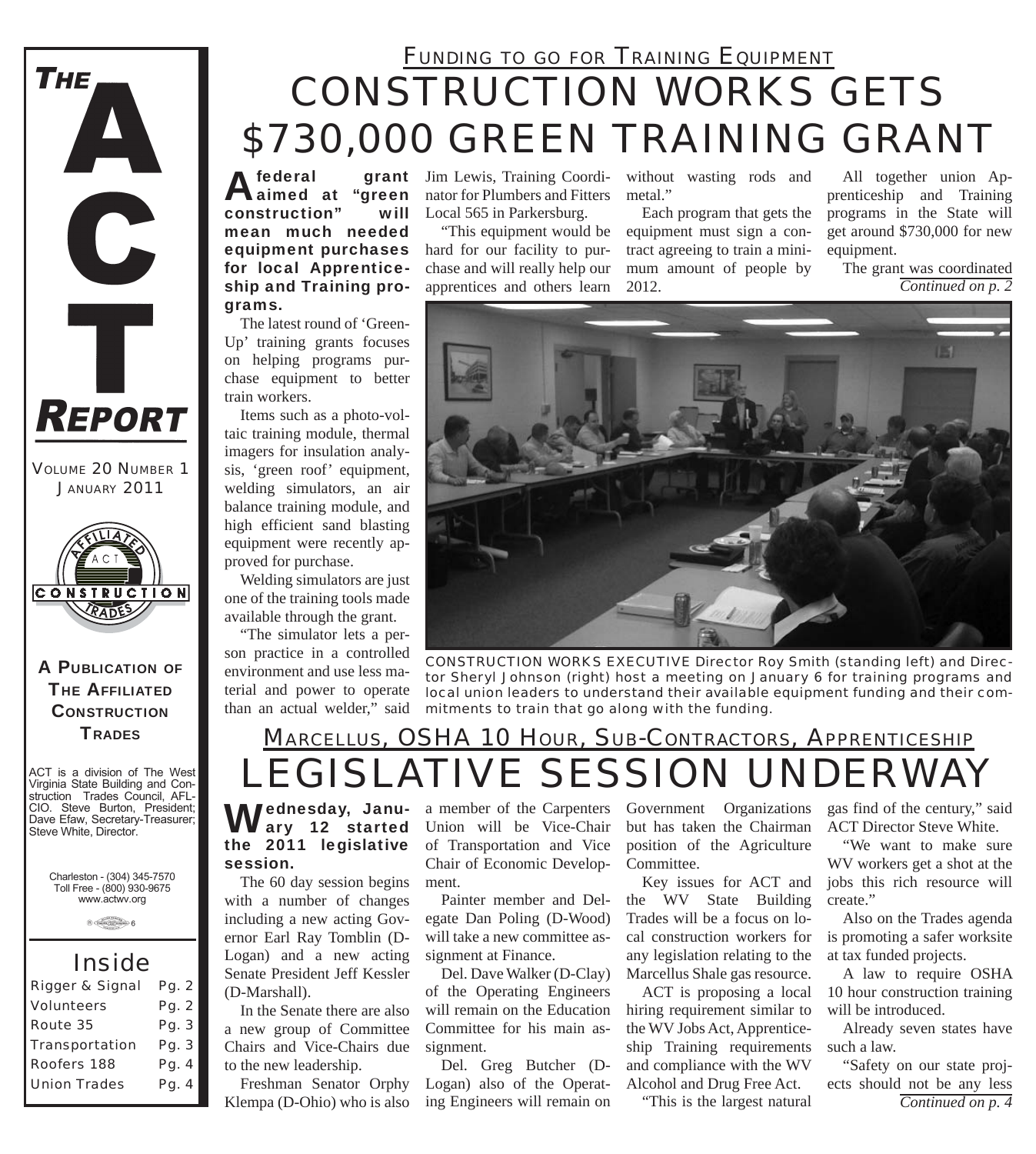# *NEW OSHA CRANE OPERATOR RULES ALSO AFFECT RIGGERS AND SIGNAL PERSONS*

#### new OSHA con-<br>
struction stan $s$ truction dard on Cranes and Derricks went into effect in November.

West Virginia crane operators who have a license that complies with the National Commission for the Certification of Crane Operators will meet the OSHA standards.

However some changes to the state law will be required to make sure it is in compliance with the Federal rule.

This article (reprinted in part with permission from CPWR - the Center for Construction Research and Training) addresses the training and documentation required for Riggers and Signal Persons.

#### **Riggers**

Riggers are not required to be certified by any independent organization.

However, riggers must be qualified in two situations: (1) when rigging in connection with assembly/disassembly work; and (2) when a load is handled by any employee in the fall zone.

The rigger would be considered qualified by possessing a recognized degree, certificate, or professional standing; or by successfully demonstrating, through extensive knowledge, training, and experience, the ability to solve/resolve problems related to rigging work and related activities.

The standard does not require riggers to have any particular training.

Most union training centers that have quality rigger education programs turn out riggers who would be considered qualified riggers.

**Signal Persons**

As with riggers, signal per-

#### sons do not have to be certified by an independent organization. However, the employer

must ensure that all signal persons meet specific qualification requirements spelled out in the standard.

Unlike the rigger, the signal person must be qualified by a qualified evaluator, someone who can demonstrate that he or she can accurately assess whether the individual meets the standard's qualification requirements.

The qualified evaluator may be a third party or an employee of the signal person's employer. A rigger qualified by a third party evaluator may carry that qualification

from employer to employer; qualification by an employer's evaluator is not portable.

A union training center with independence and expertise and a demonstrated competence assessing whether individuals meet the qualification requirements would be considered a qualified third party evaluator.

#### **Who can train?**

The crane standard does not specify who can conduct rigger and signal person training but, as is the case with all OSHA standards, it makes the employer responsible for complying with all training and verification requirements.

In fact, the crane rule gen-

erally requires employers to train "each qualified person regarding the requirements of this subpart applicable to their respective roles" related to their work with and around cranes and derricks.

These requirements are meant to address all workers who may be exposed to hazards from cranes, not just riggers and signal persons.

The CPWR recommends that Local JATCs work with contractors to develop documentation of training provided to riggers and signal persons, as well as to set up third party qualification evaluations so signal person testing/ assessment can be portable among employers.

### *TRADES VOLUNTEER EFFORT TO RING BELL NETS \$16,567*



#### *CONTINUED FROM P. 1*

through Construction Works, the training arm of the WV State Building Trades.

"We help each program with the required paperwork and to make sure they fulfill their obligation," said Sheryl Johnson, Director of Construction Works.

"Our programs have a great record of successful training that leads to good jobs."

In an earlier round of Green-Up funding called 'Ready-Set-Go' Construction Works was able to get \$200,000 for direct training and material costs for "Green" related training.

The money has meant hundreds of extra training opportunities for local construction workers who want to learn the latest in "Green Construction" techniques.

Programs have used the funding for classes on pervious concrete, lead renovation, insulation energy appraisals, and general Green Construction Awareness.

The federal funding is part of a \$6 million grant West Virginia was awarded in 2010 through the U.S. Department of Labor and the American Recovery and Reinvestment Act.

WorkForce WV is the state agency in charge of grant funding and oversight.



*PAINTERS LOCAL 970 member Betty Joe McCormick (left) and her daughter Bethany were among many union members who volunteered their time to ring bells for the Salvation Army's Christmas collection this season. They are pictured outside a Charleston Grocery chain as part of the volunteer effort coordinated by the Kanawha Valley Labor Council that raised \$16,567.*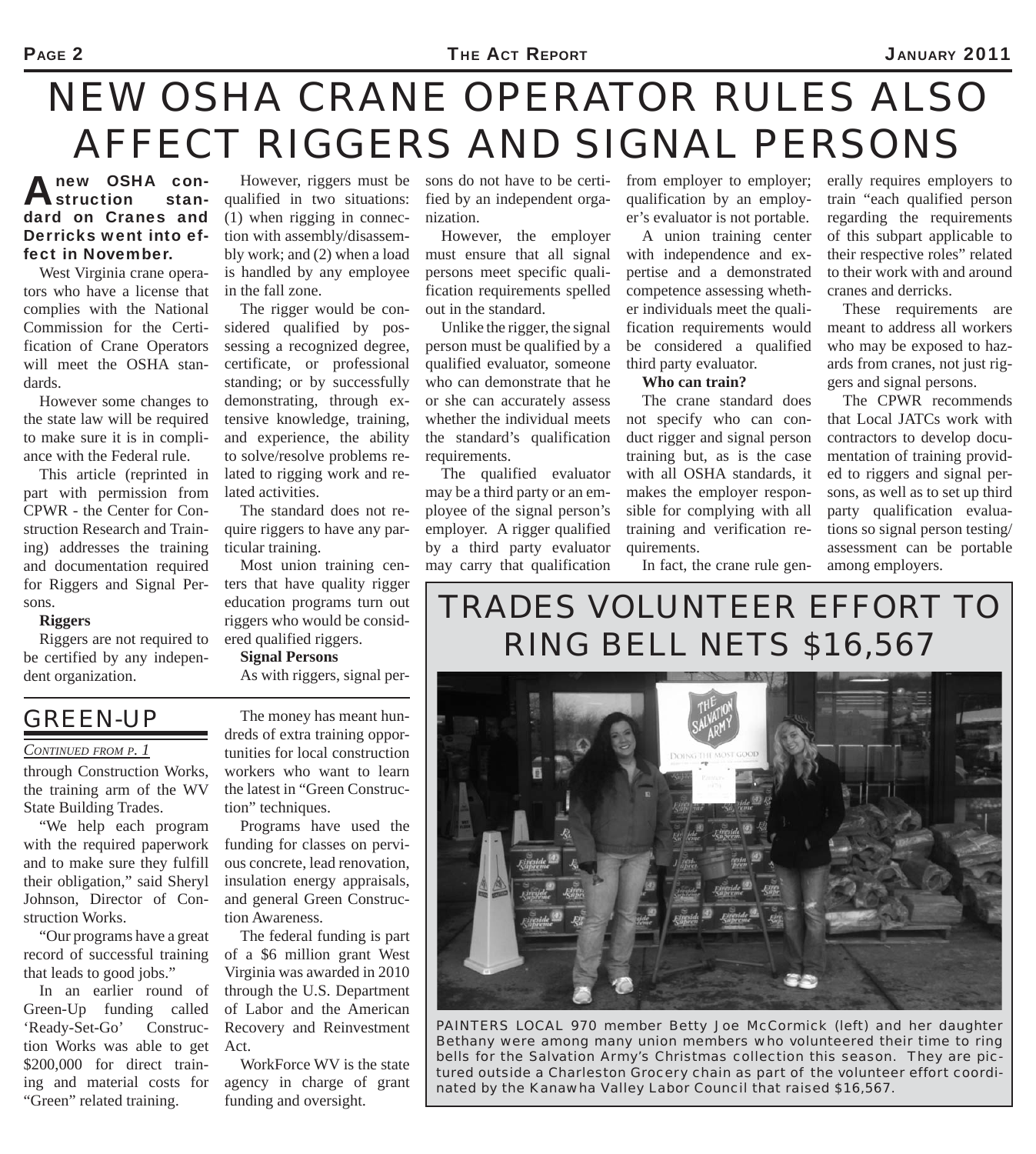## *PUBLIC HEARINGS HELD ON ROUTE 35 \$187 MILLION PROJECT, 300 UNION CONSTRUCTION JOBS*

Trades members<br>
made their voices heard at public hearings on the construction of Route 35 held last month.

Members of the Operating Engineers, Laborers and Carpenters showed up to express their support for the much needed jobs the project will create.

"The project will create 300 jobs for local workers," testified Tom Bowen, Business Manager of Laborers Local 543.

Hearings were held in Mason and Putnam Counties as part of the process to approve funding for the 14.6 mile, \$187 million project.

Kokosing Construction, a union contractor committed to using local union workers, is the low bidder for the project.

The use of tolls to fund the with the project.

project came under fire when the Mason County Commission tried to back out of an earlier approval they had given.

The issue went last month to the WV Supreme Court which ruled the County only had authority during the initial approval.

They could not change their mind after taking action. Putnam County has also approved the project.

The project next had to go through the public hearing and comment process which started last month.

Written comments will still be taken until January 21.

After the comments are received the Parkways Authority must review them and decide if they want to incorporate any changes proposed. Then the Authority will

decide if they will go forward

The deadline for awarding the contract to Kokosing is 120 days from the bid, which means it must be awarded by February 24th if the project is to stay alive.

sell the bonds which may take place the end of March or early April.

Tolls will be used to pay the bonds off.

The last piece will be to Tommy Plymale, Business "Nobody likes tolls," said Manager of Operating Engineers Local 132.

"But we don't see any other way to get this road built without some of the money coming from those who use the road."

*OPERATING ENGINEERS LOCAL 132 member Todd Mullins speaks in support of the \$187 Million Route 35 project at a Putnam County public hearing.*

### *FEDERAL ROAD FUNDING MAY DECLINE 20% HOUSE RULE CHANGE CRITICIZED*

New leadership in the U.S. House of Representatives may bring decreases in federal funding of state transportation projects, including West Virginia.

In an open letter a wide range of groups representing 23 different transportation industry related organizations, from Labor to the Chamber of Commerce, warned House leaders that newly enacted rules on how Highway Trust Fund dollars are spent would be bad for future transportation budgets.

According to the groups, the prior House rules ensured that all revenue paid into the Highway Trust Fund is used for highway and transit improvements

on an annual basis.

With the new rules in place funding for Transportation Proj-

ects can be lower than the amounts actually collected for the trust fund.

Some estimate 20% less spending will be allowed.

It was argued that long-

term project planning will become difficult as states will no longer be able to rely on an expected minimum level of funding over the lifetime

*THE U.S. CONSTRUCTION INDUS- TRY IS SUFFERING UNEMPLOYMENT LEVELS IN EXCESS OF 18 PERCENT – MORE THAN TWICE THE NATIONAL*

#### *AVERAGE.*

of an authorization bill.

Supporters of the rule say it will end earmarks and special projects like the famous "Bridge to Nowhere" in Alaska.

In their letter to Congress the transportation industry groups wrote "Prior to the adoption of this rule in 1998, it was common for Congress to engage in

a shell game by reducing Highway Trust Fund spending so that spending elsewhere

could be increased.

As a result of these abuses, the balances in the trust fund soared, while much-needed infrastructure investment was deferred."

The group went on to write "The U.S. construction industry is suffering unemployment levels in excess of 18 percent – more than twice the national average.

Given these realities, the focus of the 112th Congress should be on enactment of a robust, multi-year reauthorization of the federal surface transportation program that creates jobs and boosts the economy, not on procedural maneuvers that will make it easier to cut highway investment."

The Rule passed on a party vote in early January.

 $\sim$